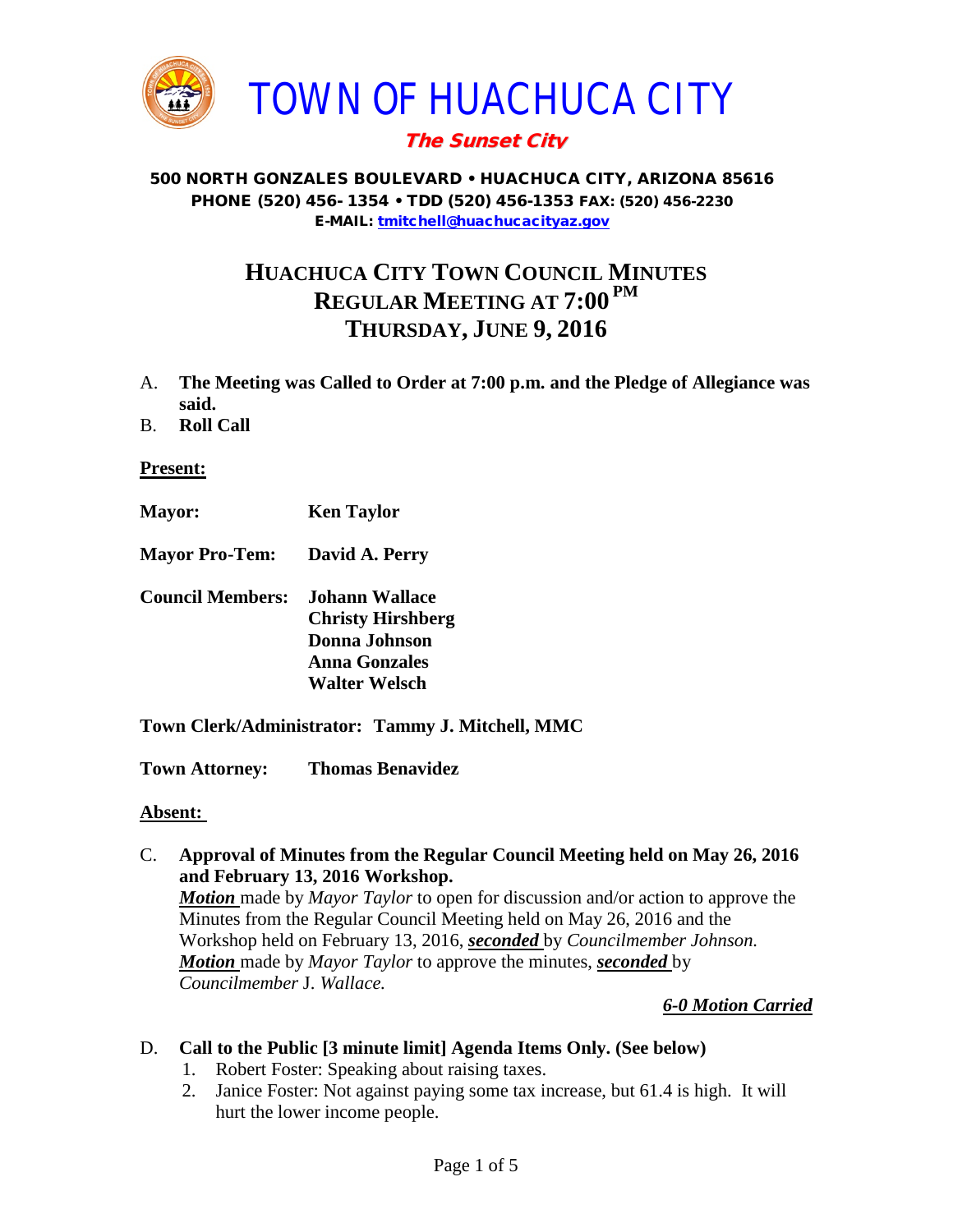3. Stuart Jensen: We discussed that it would be good to have a budget briefing. We have not yet had one.

# E. **Reports by Council Members and Officers:**

- 1. *Councilmember Welsch - Library/Senior Center***-** Grasshopper Landscaping and Sierra Vista Gardening Club have graciously agreed to donate everything needed to great and complete the Discovery Garden on the side of the Library. Director Norris met with a gentleman who opened a bike park in Sierra Vista and he will be donating bicycles to the back to school event. He will also be hosting a BMX bike build for the summer reading program.
- 2. *Councilmember Johann-Wallace-Planning and Zoning***-** Councilmember J Wallace reported that the P & Z discussed and approved the Metal Building for Mr. Fix It and the RCC Track for Mr. Ortega. Dr. Johnson commented that he has canvassed the entire town for the new RV codes and tagged them. We issued 16 notices to vacant properties and we have 12 responses and 12 clean ups. We have had a very good response.
- 3. *Council Member Hirshberg-Parks and Recreation***-**Council Member Hirshberg reported that the prizes for the  $4<sup>th</sup>$  of July have been purchased. The board wanted to thank Ray's for donating the food for those few days. Summer Splash is in full swing, June 18 is our picnic day and the Little League is over and the closing day is this weekend.
- 4. *Councilmember Johnson - Public Safety-*Councilmember Johnson gave the report presented by the Police and Fire Department. Chief Thies commented that with the two that will be leaving the city we have two candidates for the police academy. Brett Platt and Kyle Arnett introduced themselves.
- 5. *Mayor Pro Tem Perry - Public Works-* Councilmember Perry reported that the garbage has had problems getting everything picked up. We had our garbage driver who got hurt and our Supervisor took the garbage route. So be patience your trash will get picked up. Our Fire Chief Allmon fell through a porch and that is why he is hobbling around. With the land fill we had a few people dumping in the wrong place and we got that corrected also, with the dust blowing Clerk Mitchell went out there and made sure they were using the water truck.
- 6. *Councilmember Gonzales - Finance-* Clerk Mitchell commented that we will have meeting for the budget. This year every department came in under budget, also real property taxes collected this year was \$31,855.96.
- 7. *Mayor Taylor -*May*or* Taylor said he had nothing new at this time.
- 8. *Tammy Mitchell - Town Clerk's/Administrator Report-*Clerk Mitchell reported that she is working on the election candidate's packets with the county, CDBG Block Grant application (due July 1, 2016), and the budget.
- F. **Unfinished Business: Discussion and/or Action [Mayor Taylor]: Implementation and timeline for new taxes.** *Motion* made by *Mayor Taylor* to open for discussion and/or action, *seconded* by *Mayor Pro Tem Perry.* Mayor Taylor conveyed that the new accountants will be looking into this. Attorney Benavidez stated that you will have to post any new sales tax 60 days on your web site.

*Mayor Taylor Postponed Agenda item until next meeting*

G. **New Business:**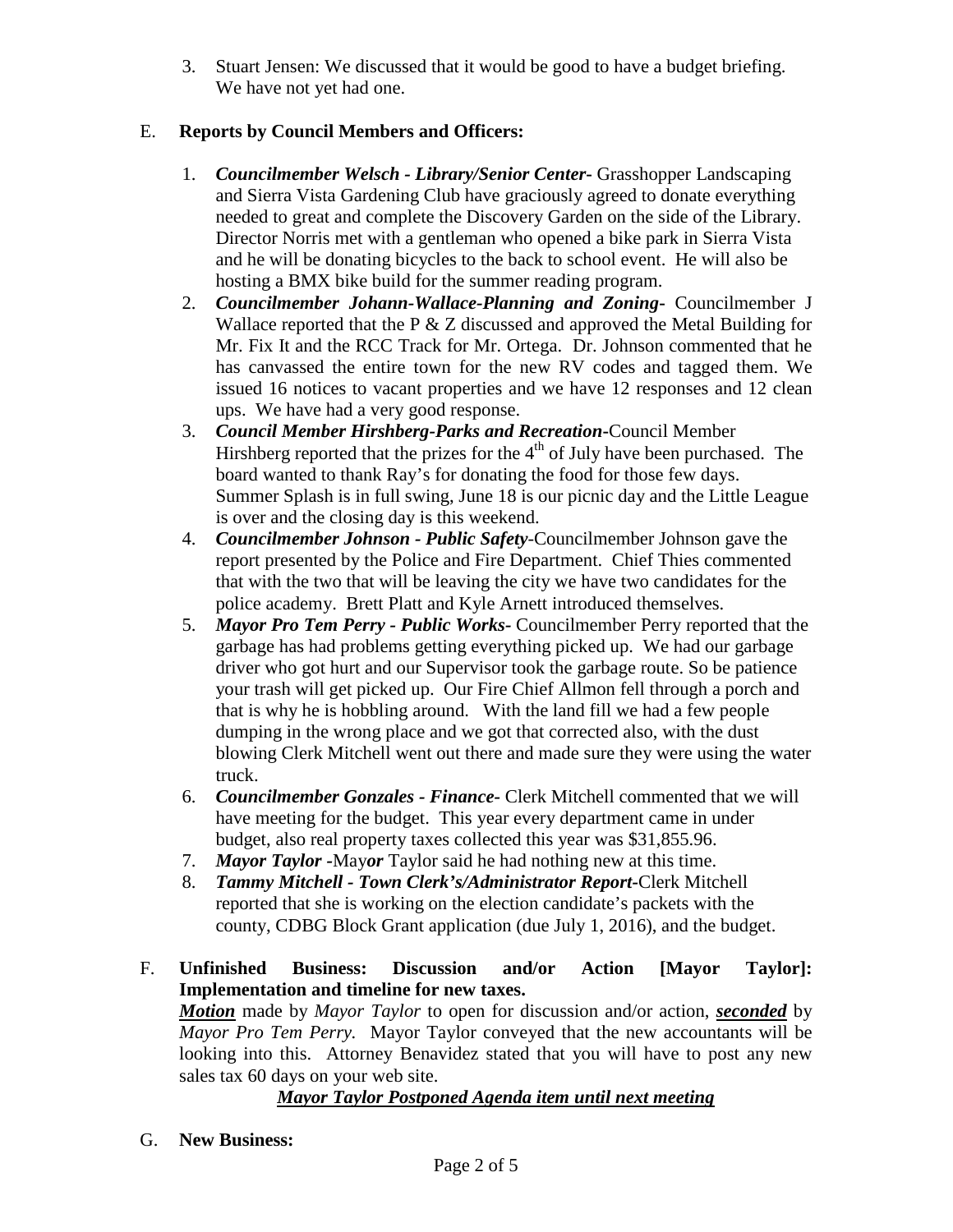### 1. **Discussion and/or Action [Mayor Pro Tem Perry]: Truth and Taxation Hearing for Tax Increase at 7:15 pm.**

*Motion* made by *Mayor Taylor* to open for discussion and/or action, *seconded* by *Mayor Pro Tem Perry.*

- *a.* Neil Josephson: With the school taxes, they realized they were in debt before the school year started. Now you want to raise taxes here. Now we also have Cochise College raising taxes. This is happening because someone can't add 2 and 2.
- *b.* Robert Foster: Home value has dropped because of the state of the city. Look at the whole picture before raising taxes, from the college to the county. People are being driven out of the town due to the condition. Look at the big picture, you're driving people out.
- *c.* Jane Jonas: I've been talking to some people around town. There are a lot of people who live here that can't afford more on the taxes. What has the council done in four months to cut back? People want to know.

*Motion* made by *Mayor Taylor* in accordance with section 42-17052(A) of the ARS that the Town of Huachuca City raise the primary property taxes to 61.4%, *seconded* by *Councilmember J. Wallace.*

Mayor Pro Tem Perry – AYE

Councilmember Wallace – AYE

Councilmember Gonzales – AYE

Councilmember Welsch – AYE

Councilmember Hirshberg - NO

Councilmember Johnson - NO

Mayor Taylor – AYE

*5-2 Motion Carried*

2. **Discussion and/or Action [Mayor Taylor]: Public Hearings for proposed Alternative Expenditure Limitation-Home Rule Option.** 

*Motion* made by *Mayor Taylor* to open for discussion and/or action, *seconded* by *Mayor Pro Tem Perry.* Clerk Mitchell informed the council we will be having two public hearings for the Home Rule Expenditure Limitation. June 16 at 6 p.m. and June 22 at 6:30 p.m.

3. **Discussion and/or Action [Councilmember Wallace]:** Ortega Conditional

Use Permit (CU2016-02) Radio Control Car Track at 685 N. Huachuca Blvd. Please include the following recommendation from P&Z to Council *"Planning and Zoning Commission held the required Public Hearing for this Conditional Use Permit Application on June 1, 2016 and the Commissioners* 

*voted unanimously to recommend approval to allow Mr. Ortega to begin his Radio Control Car Track operation, but with the Condition that should he sell any portion of his property then a separation wall is to be constructed between the Commercial and Residential uses"*

*Motion* made by *Councilmember Wallace* to open for discussion and/or action, *seconded* by *Mayor Taylor.*

*Motion* made by *Councilmember Wallace* to approve the conditional use permit for a Radio Control Car Track, *seconded* by *Mayor Taylor.*

*7-0 Motion Carried*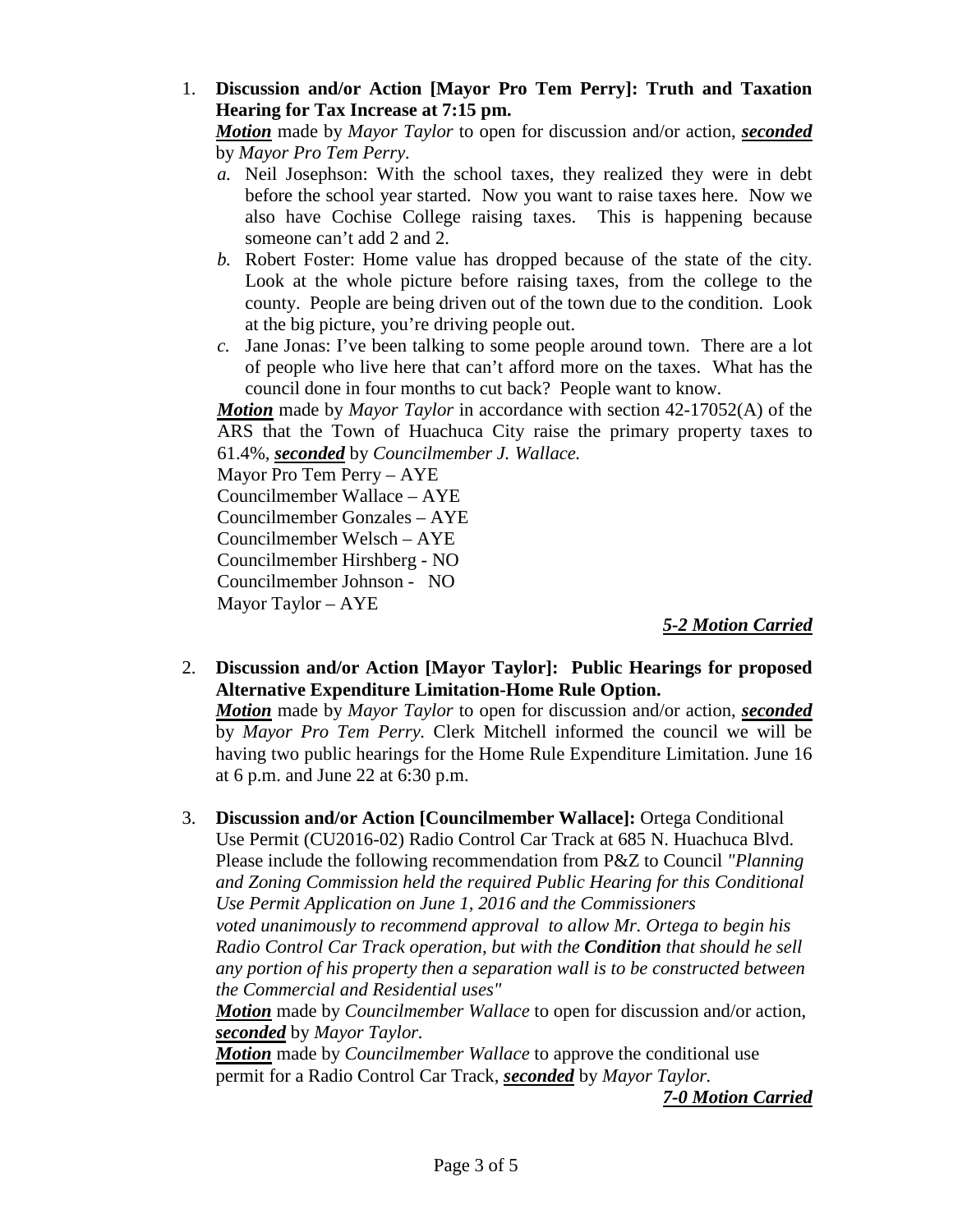4. **Discussion and/or Action [Councilmember Wallace]:** Mr. Fixit Metal Building to be constructed at 317 N. Huachuca Blvd. Please include the following recommendation from P&Z to Council "*Planning and Zoning Commission reviewed the site plan for the new Mr. Fixit metal building at the June 1, 2016 meeting and voted unanimously to recommend approval to allow Mr. Fixit to continue with the process for construction of the new building" Motion* made by *Councilmember Wallace* to open for discussion and/or action, *seconded* by *Mayor Taylor.*

*Motion* made by *Councilmember Wallace* to approve the building construction of a metal storage building, *seconded* by Mayor Taylor.

## *7-0 Motion Carried*

5. **Discussion and/or Action [Mayor Taylor]:** Present WLB proposal to Council to assist the Planning and Zoning Commission with the completion of the General Plan update.

*Motion* made by *Mayor Taylor* to open for discussion and/or action, *seconded* by *Councilmember Wallace*

*Motion* made by *Mayor Taylor* to direct staff to engage WLB as per their proposal, *seconded* by *Councilmember Wallace.*

*7-0 Motion Carried*

6. **Discussion and/or Action [Mayor Taylor]: Schedule for Fiscal Years 2016- 2017 Budget Hearing.** 

*Motion* made by *Mayor Taylor* to open for discussion and/or action, *seconded* by *Councilmember Wallace.* It was decided to have the Public Hearing on July 9, 2016 at 10:00 am.

7. **Discussion and/or Action [Mayor Taylor]: Update for Elections on August 30, 2016.**

*Motion* made by *Mayor Taylor* to open for discussion and/or action, *seconded Mayor Pro Tem Perry.*

### H. **Payment Approval Report in the amount of \$80,645.09**

*Motion* made by *Mayor Taylor* to open for discussion and/or action, *seconded* by *Councilmember Gonzales.*

*Motion* made by *Mayor Taylor* to approve the payment of \$80,645.09, *seconded* by *Councilmember Johnson.*

# *7-0 Motion Carried*

I. **Call to the Public: [3 min. limit] ARS38-431-01 Public body may make an open call to the public during a public meeting, subject to reasonable time, place and manner restrictions, to allow individuals to address the public body on any issue within the jurisdiction of the public body. At the conclusion of an open call to the public, individual members of the public body may respond to criticism made by those who have addressed the public body, may ask staff to review a matter or may ask that a matter be put on a future agenda. However, members of the public body shall not discuss or take legal action on matters raised during an open call to the public unless the matters are properly noticed for discussion and legal action.**

*None*